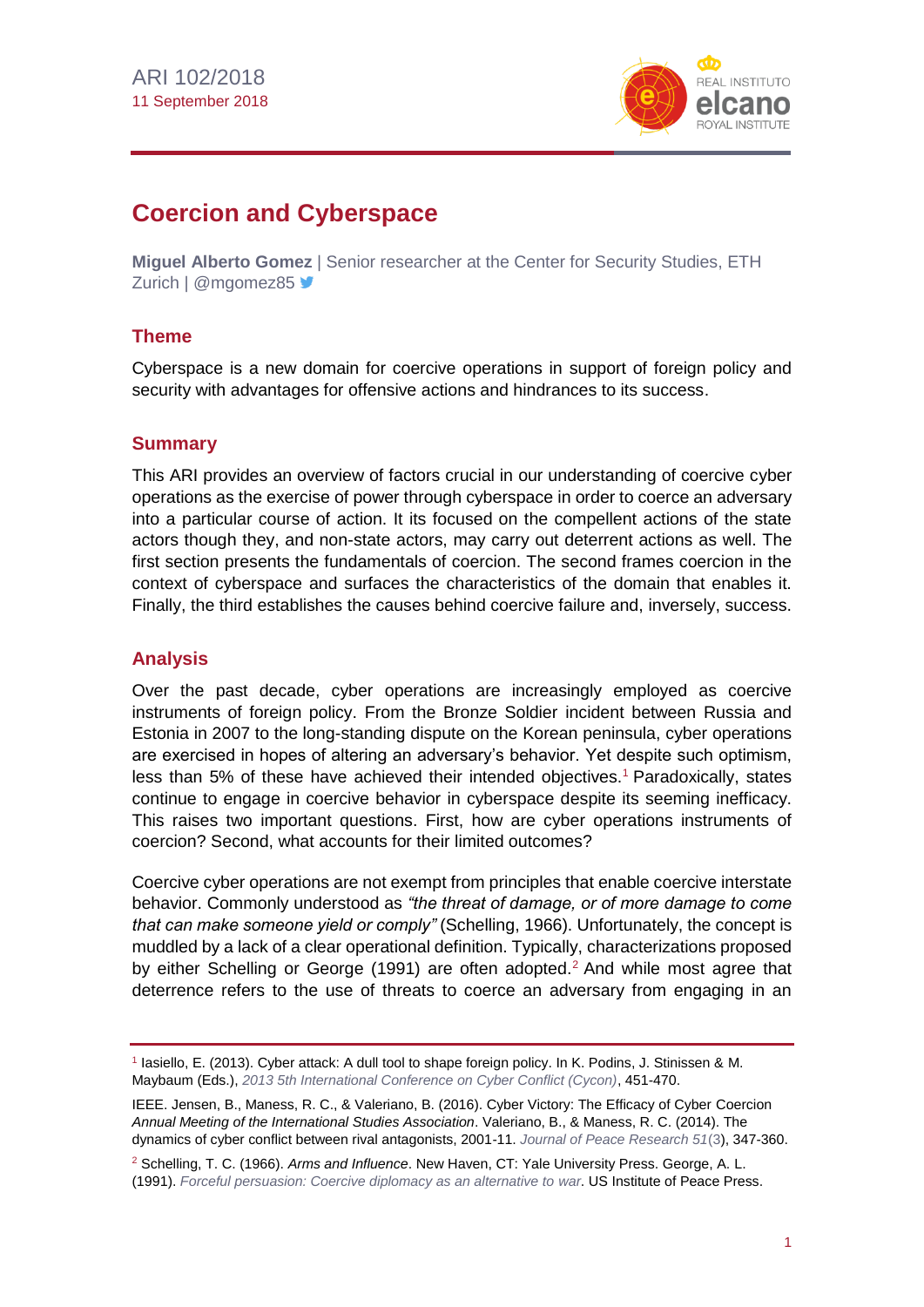undesired action, the debate centers on whether the threat or limited use of force to alter an adversary's behavior ought to be referred to as compellance or coercive diplomacy.

Schelling treats compellence as *"a threat intended to make an adversary do something"* and does not distinguish between a reactive or proactive use of force in order to influence an adversary's behavior. He assumes the presence of a unitary rational actor behaving in a manner that maximizes gains while minimizing losses. George, in contrast, frames coercive diplomacy as a narrower and reactive response to an adversary's actions. Whereas Schelling offers a parsimonious account grounded in rational choice, George offers a more nuanced and context-dependent explanation of the phenomenon. In recent years, a growing number of studies have started to use the term (military) coercion in place of either compellence or coercive diplomacy.<sup>3</sup>

With respect to coercive cyber operations, the umbrella term of coercion suits this phenomenon for three reasons. First, the proactive or reactive nature of compellence fits the image of cyber tools being preemptively deployed on an adversary's system. Fears of such may convince an adversary to reconsider its actions. Second, coercive cyber operations often take place during on-going regional disputes.<sup>4</sup> Its employment as one in a handful of instruments (i.e. military threats, economic sanctions, etc.) highlights the primacy of strategy in its use and, consequently; the importance of context as suggested by George. Finally, the restraint with which cyber capabilities are exercised reflects a degree of rationality on the part of coercers.

Yet despite its conceptual simplicity, coercive success is difficult to achieve. The outcome of coercion is contingent on the clear communication of a threat, suitable costbenefit calculations, the credibility of the coercer, and reassurances from the coercer upon compliance. Although George identifies a host of other factors that contribute to the outcome of coercion, these may be consolidated into the above.

Unambiguous communication is the cornerstone of successful coercion. Adversaries must know what behavior needs to be modified, the time in which these needs to occur, and the costs/threats associated with compliance or resistance. Yet reality poses difficulties in clearly communicating threats. Systemically, the anarchic nature of the international system can result in misperception between states. Fearon (1995) posits that fragmentary information encourages misrepresentation and an excess in confidence during periods of conflict that increases the possibility of war and, consequently, coercive failure.<sup>5</sup> Complementing this, cognitive biases may also encourage a breakdown in communication. Research demonstrates the use of pre-existing schemas in the formation of decisions regarding the behavior of other states. $6$  And while this tool serves

<sup>3</sup> Jakobsen, P. V. (2006). Coercive Diplomacy. In Collins, A. *Contemporary Security Studies*. Oxford: Oxford University Press, 225-247.

<sup>4</sup> Valeriano, B., & Maness, R. C. (2015). *Cyber war versus cyber realities: cyber conflict in the international system*. Oxford; New York: Oxford University Press.

<sup>5</sup> Fearon, J. D. (1995). Rationalist Explanations for War. *[International Organization, 49](https://www.jstor.org/stable/2706903?seq=1#page_scan_tab_contents)*(3), 379-414.

<sup>6</sup> Herrmann, R. K., Voss, J. F., Schooler, T. Y. E., & Ciarrochi, J. (1997). Images in international relations: An experimental test of cognitive schemata. *[International Studies Quarterly, 41](https://academic.oup.com/isq/issue/41/3)*(3), 403-433.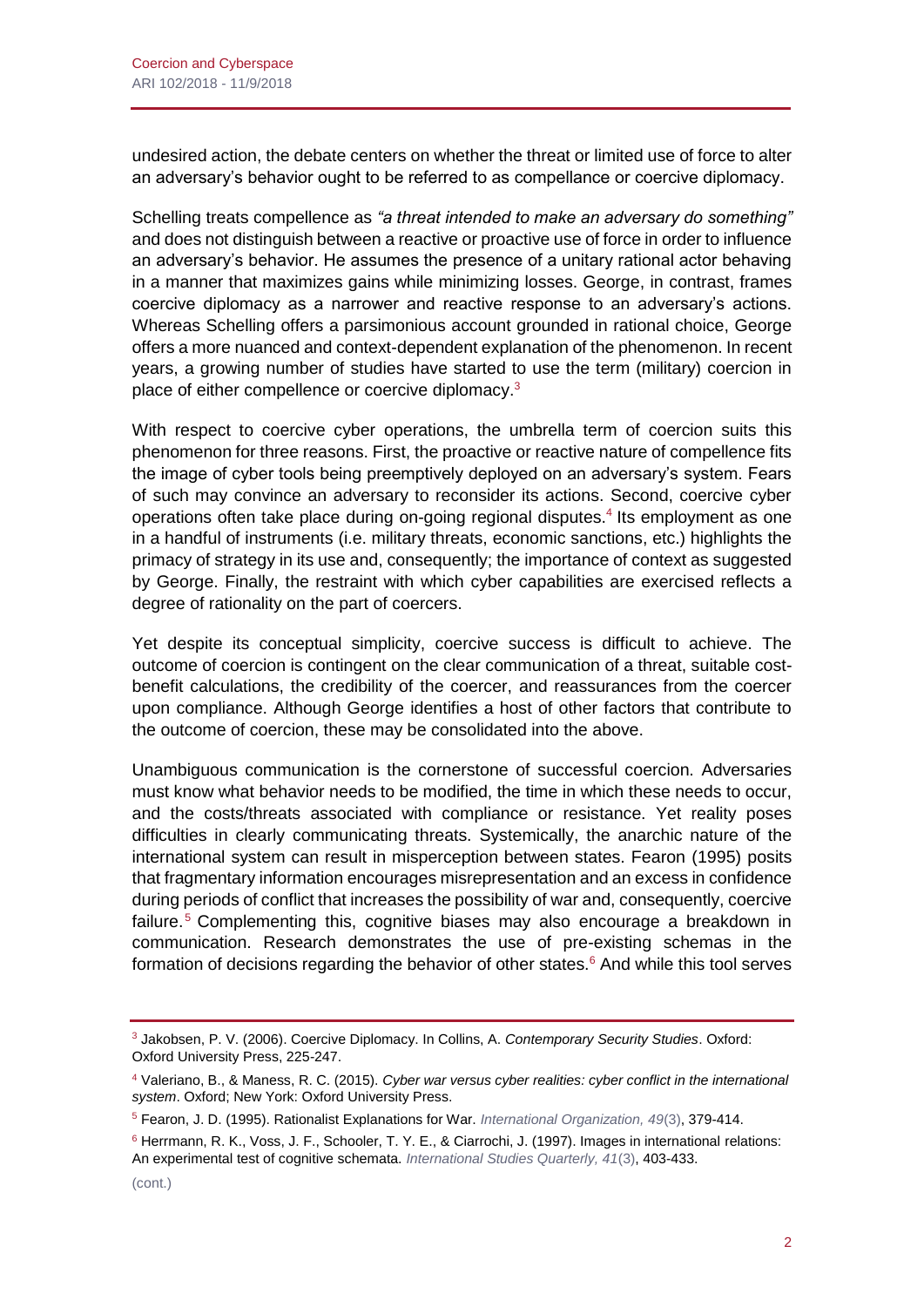to mitigate cognitive limitations, it increases the possibility of bias that results in misperception sub-optimal judgements.

Successful coercion assumes the presence of a rational actor capable of evaluating the costs and benefits associated with resisting or conceding to a coercer. Although the importance of costs and benefits in determining the outcome of coercion is straightforward, a number of factors can influence a breakdown of this process. Systemically, two (2) complementary factors that result in such a failure are conspicuous compliance and the possibility that this invites further demands.<sup>7</sup>

Initially forwarded by Schelling, conspicuous compliance is rooted in the argument that *"the very act of compliance – of doing what is demanded – is more conspicuously compliant, more recognizable as submission under duress, than when an act is merely withheld in the face of a deterrent threat. Compliance is likely to be less casual, less capable of being rationalized as something that one was going to do anyhow."* Phrased simply, the act of conceding signals the weakness of an actor. Within an anarchic system in which each state is poised to ensure its own survival, such a situation is not beyond reason and leads to the second point – complying with a previous demand can invite additional demands in the future.

As Schelling argues, *"compellent threats tend to communicate only the general direction of compliance, and are less likely to be self-limiting, less likely to communicate in the very design of the threat just what, or how much, is demanded.... The assurances that accompany a compellent action— move back a mile and I won't shoot (otherwise I shall) and I won't then try again for a second mile—are harder to demonstrate in advance [than with deterrence], unless it be through a long past record of abiding by one's own verbal assurances."* Although this statement highlights key differences between compellence and deterrence, its core argument continues to cite the possibility that compliance with earlier threats does not guarantee the absence of future threats. Other actors may perceive previous concessions as an opportunity to improve their current standing with the international.

Apart from systemic factors that impinge on cost-benefit considerations, individual cognitive processes similarly affect the outcome of coercive threats. Prospect Theory which posits that losses are valued more than gains cause decision-makers to resists rather than comply even if the cost of doing the former is much higher than the latter.<sup>8</sup> Additionally, coercion may also fail when the coercing actor incorrectly recognizes an adversary's values and thus fails to impose a credible threat that results in the require cost-benefit calculations.

Besides clear communication and the imposition of costs, the outcome of coercion is further determined by the capability and resolve of the coercer to follow through. Talk is cheap and coercers must be able to demonstrate their ability to carry out threats should their demands not be met. While both capability and resolve are difficult to assess, the latter is particularly challenging. A coercer may fail to follow through with a threat for a

<sup>7</sup> Schaub, G. (2004). Deterrence, compellence, and prospect theory. *[Political Psychology, 25](https://onlinelibrary.wiley.com/toc/14679221/25/3)*(3), 389-411.

<sup>8</sup> Kahneman, D. (2011). *Thinking, fast and slow* (1st ed.). New York: Farrar, Straus and Giroux.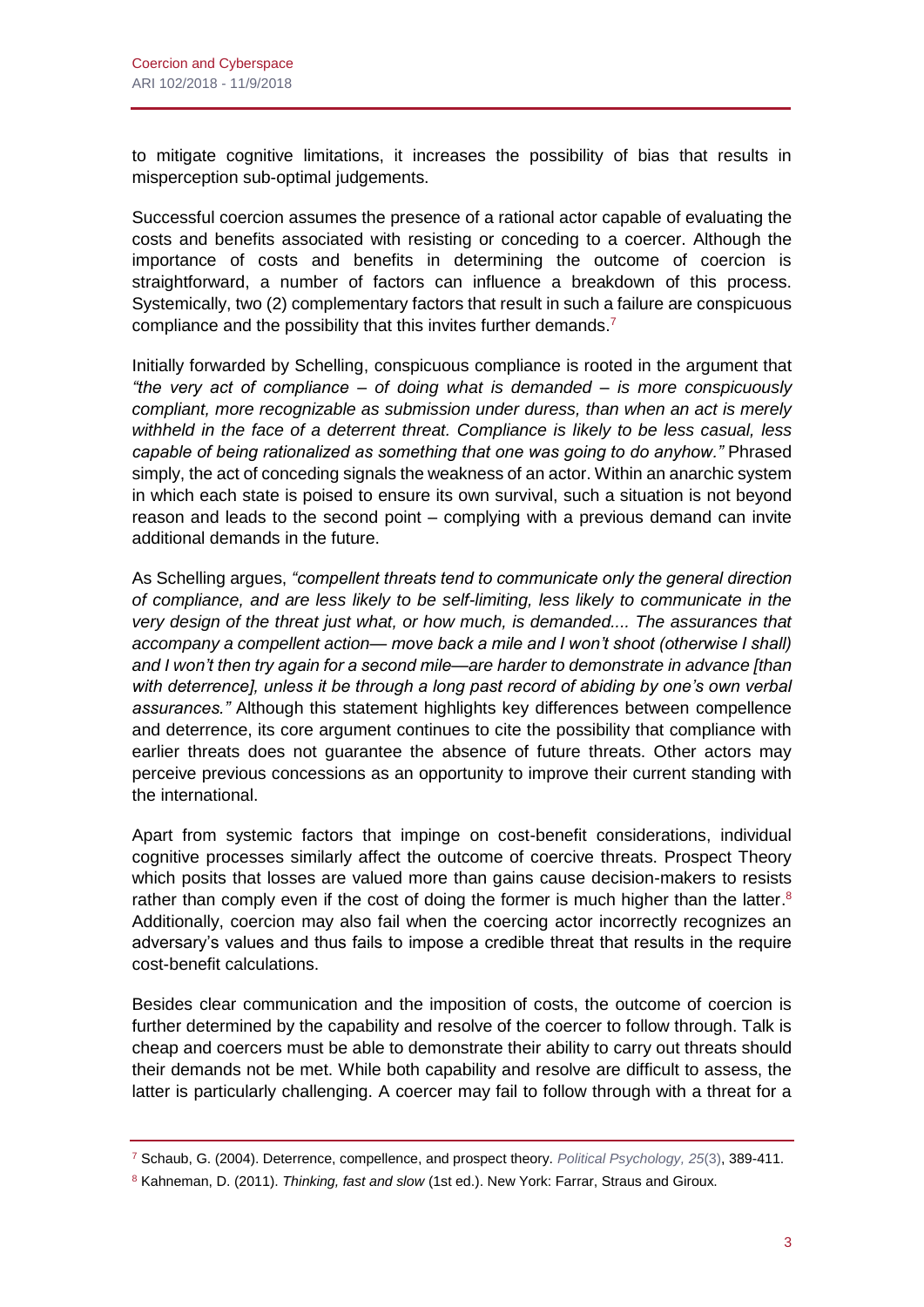number of reasons. These include, but are not limited to, grandstanding, lack of domestic support, or past failures to carry out threats. To demonstrate resolve, coercers resort to costly signaling that binds them to follow through with their intended actions.

Costly signals can be done in one of two ways. First, states may choose to tie their hands and force themselves into a specific course of action should their demands not be met. Second, states can incur sunk costs. Examples of which include the forward deployment of armed forces to the border or severing diplomatic relations with their adversaries. Either method, however, is not without risk. Costly signaling increases the possibility of armed conflict by forcing states into an inflexible course of action.<sup>9</sup> The idea being that the adversary realizes this possible outcome and would, in a timely manner, concede. This is predicated, however, on how well these signals are interpreted and the outcome of the cost-benefit analysis.

Lastly, the coercer must be able to reassure an adversary that compliance results in the threat being rescinded. Relatedly, coercers must be able to provide an adversary a means with which to comply that minimizes damage to its reputation. Great powers, however, find this last requirement challenging given their inherent capabilities as these, paradoxically, reduce their credibility in the eyes of weaker adversaries. Power imbalances in favor of the coercer may be interpreted as a justification for further demands despite previous concessions. Thusly, an adversary may find that resistance is a better course of action in the face of coercive threats.

## Cyber Coercion: An Overview

If coercion is the exertion of pressure on an adversary by threatening something of value, then cyberspace is an ideal medium given its growing strategic value.<sup>10</sup> Over the past decade, (broadband) connectivity has nearly tripled globally. Similarly, Information Communication Technology (ICT) usage has grown rapidly over the past decade [\(ITU,](http://www.itu.int/net4/ITU-D/idi/2017/index.html)  [2016\)](http://www.itu.int/net4/ITU-D/idi/2017/index.html). Although greater awareness, education, and improvements in developmental processes have mitigated certain vulnerabilities, these continue to persist within critical systems. Fortunately, contextual factors such as the unique implementation of cyber infrastructure across states and the resources required to inflict persistent damage tempers such concerns. Yet regardless of such reassurances, the fundamental structure of cyberspace assists, if not enables, coercive behavior.

Cyberspace is treated as consisting of three key layers: physical, syntactic, and the semantic layer.<sup>11</sup> The physical layer consists of hardware components that store, process, and transmit electrical, optical or radio signals. Within this layer, vulnerabilities are subject to physical and environmental constraints such as the susceptibility to theft or the susceptibility to noise within the electromagnetic spectrum. A step above this is the syntactic layer through which the representation, processing, storage, and transmission of data is governed by pre-defined rules or protocols. These serve to

<sup>9</sup> Fearon, J. D. (1997). Signaling foreign policy interests: Tying hands versus sinking costs. *[Journal](http://journals.sagepub.com/toc/jcrb/41/1) of [Conflict Resolution, 41](http://journals.sagepub.com/toc/jcrb/41/1)*(1), 68-90.

<sup>10</sup> Kuehl, D. T. (2009). From Cyberspace to Cyberpower: Defining the Problem. In F. D. S. Kramer, Stuart H.; Wentz, Larry (Ed.), *Cyberpower and National Security*. Dulles: Potomac Books, 24-42.

<sup>11</sup> Libicki, M. C. (2009). *Cyberdeterrence and cyberwar*. Santa Monica: Rand Corporation.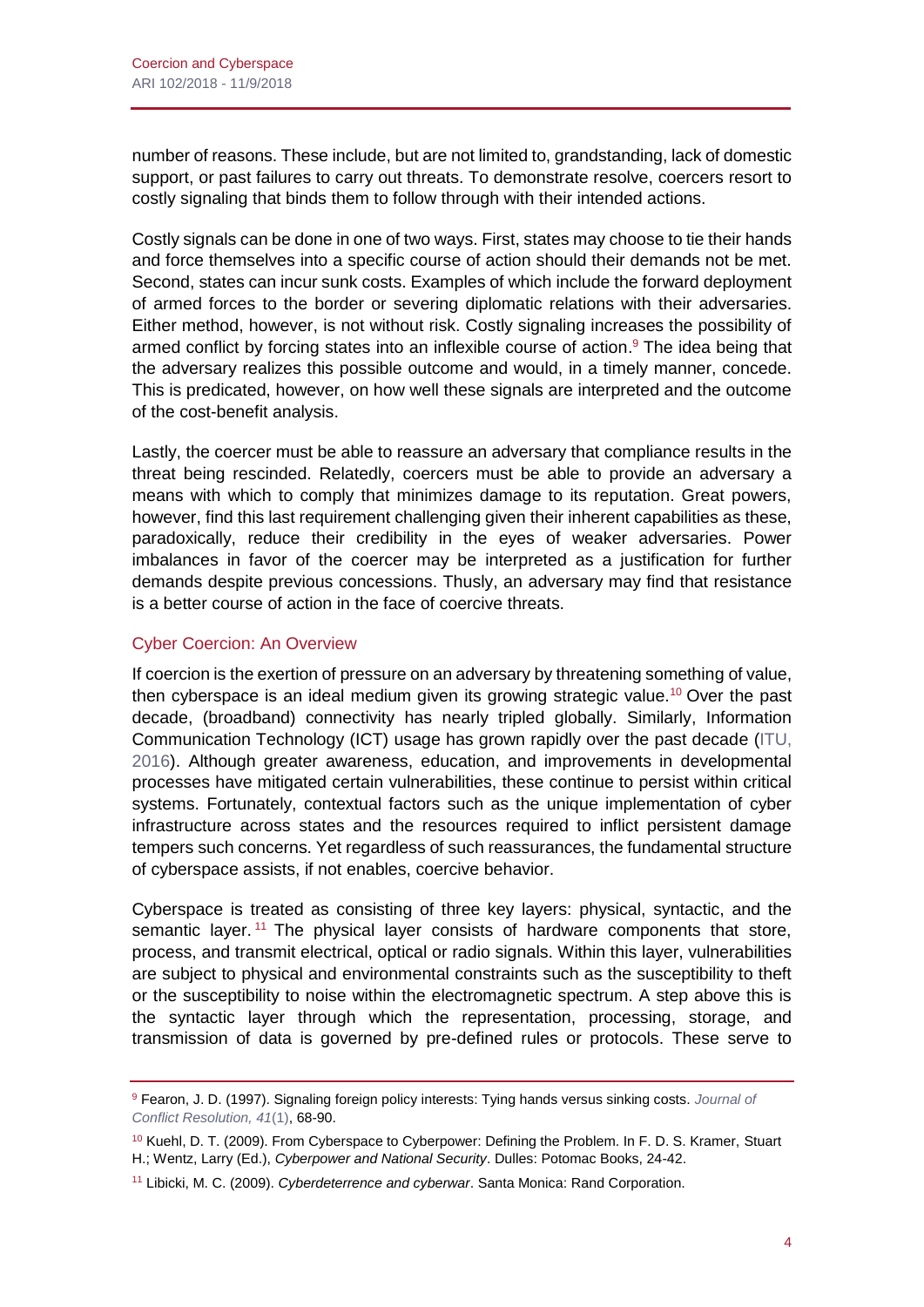provide the desired functionality and to ensure interoperability between manufacturers. Vulnerabilities exist through flaws in the implementation of these protocols that may lead to unplanned and undesired outcomes. Finally, the semantic layer presents the data in a form that is interpretable and useful to users. At this layer, the conceptualization of cyberspace varies greatly.

From what has been termed as the "western consensus", cyberspace ceases when the information serves defined strategic goals such as economic growth. On the other hand, other actors extend cyberspace to include the mental processes of individuals such that both perception and behavior are influenced by available information, thus introducing another source of vulnerability.<sup>12</sup> Yet regardless of this variation, it is important to note that each layer is dependent on the other for cyberspace to function. Consequently, this interdependence enables the exploitation of cyberspace to meet strategic objective.

For advocates of coercive cyber operations, arguments are often grounded on the offensive advantage offered by the domain. An offensive advantage is defined as an instance in which new technologies skew the balance of the difficulty between conducting offense or defense in favor of the former. Specifically, new technologies are thought to increase the mobility and damage potential of offensive weapons vis-à-vis defensive ones. For instance, the creation of the machine gun or the development of combat aircraft are thought to provide aggressors with the above advantage. The interconnectivity between the components of cyberspace conceptually grants these advantages. The linkage between the physical, syntactic, and semantic layer results in the disruption of a lower layer to adversely affect those above it. Cutting an undersea cable, for instance, prevents the transmission, processing, and receipt of information at the higher levels. Similarly, the corruption of data at the syntactic layer prevents the proper use of it at the semantic level.

In parallel to this cascading effect, the consequences are also magnified from layer to layer. The loss of communication from a cut cable would immediately result in the disruption of communication, at the first two layers. But at the semantic layer, the loss of information may adversely affect specific strategic objectives, the severity of which increases over time. Consequently, the coercive potential of cyber operations is contingent upon its ability to (1) cascade damage across layers, (2) the magnification of consequences, and (3) the persistence of the threat. And while offensive tools are accessible, those meeting these criteria requires organizational maturity and significant economic resources.

While a standardized taxonomy of cyber operations remains elusive, actions in cyberspace may be categorized based on intent: disruptive, espionage, and degradative. As implied by its name, disruptive cyber operations aim to disturb the routine functions of its target. Examples of these include website defacement and (Distributed) Denial-of-Service. These operations do not require a significant amount of expertise or resources to execute as the tools required are readily available. Consequently, its ease of use comes at the cost of its reduced severity and lack of persistence as these threats are

<sup>&</sup>lt;sup>12</sup> Giles, K., & Hagestad, W. (2013). Divided by a Common Language: Cyber Definitions in Chinese, Russian and English. *[2013 5th International Conference on Cyber Conflict \(Cycon\)](https://ccdcoe.org/multimedia/5th-international-conference-cyber-conflict-proceedings-2013.html)*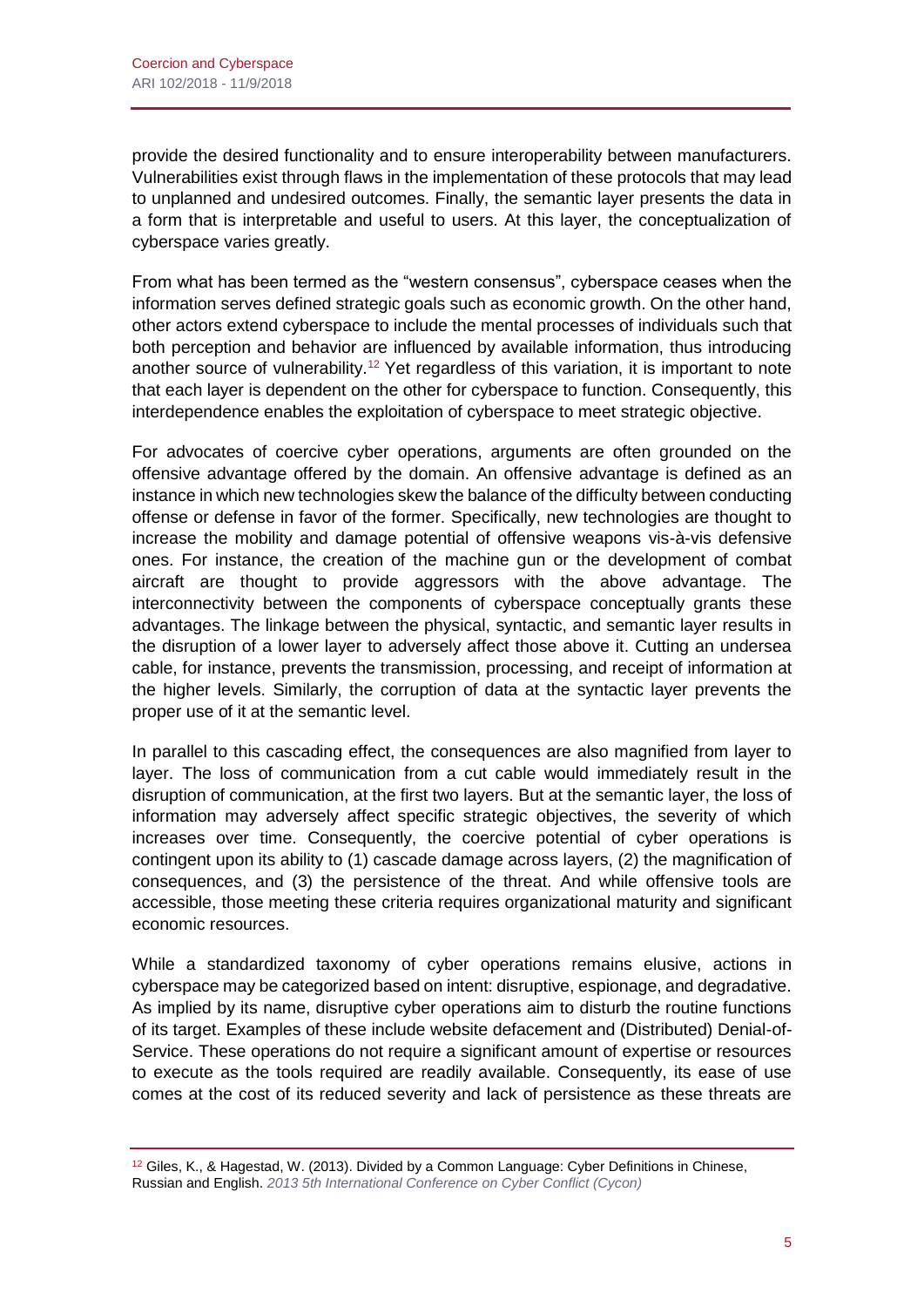easily identified and contained. In contrast, espionage operations are meant to be persistent so as to allow the exfiltration of privileged information. As with its real world namesake, these provide aggressors with an informational asymmetry over adversaries that may result in a strategic advantage in times of conflict. The use of this information to threaten an adversary, however, has a relatively long time horizon that limits its coercive value. Finally, degradative cyber operations are those intended to damage or destroy an adversary's cyber infrastructure for the purpose of inhibiting their strategic interests. These operations rely on the growing importance of cyberspace in sectors such as the military, the economy, and other public services. Actions within this category are designed to cause cascading effects with both technical and strategic consequences. Consequently, degradative cyber operations are ideal for coercion. The case of Stuxnet proves this point.

The features of Stuxnet allowed it to meet the 3 criteria previously established. While it operated within the syntactic layer of the systems controlling Iranian nuclear centrifuges, it managed to affect both the physical and semantic layers as well. By manipulating the rate with which these devices spun, it was able to inflict physical damage on the hardware. Similarly, by manipulating the protocols within the system it was able to send false information (semantic) to operators suggesting that all was well; thus allowing it to persist. Strategically, the physical damage inflicted on the nuclear centrifuges limited the amount of weapons grade fissile material that was produced that, in turn, affected the nuclear weapon's program of the Iranian regime. These make Stuxnet, and its related operations, viable coercive tools – at least in theory.

In reality, however, Stuxnet and other similar operations have resulted in coercive failure despite meeting the aforementioned criteria. Despite growing technical sophistication alongside a vulnerable cyberspace, coercive cyber operations are far less successful than expected. Yet its dismal performance may have less to do with technological constraints and more with the organizational and strategic considerations associated with its execution.

#### Coercive Failure and Cyberspace and Its Future

To better understand the root causes of coercive failure of cyber operations, the attributes for successful coercion need to be revisited. In summary these are: clear communication of a threat, suitable cost-benefit calculations, the credibility of the coercer, and reassurances from the coercer upon compliance. While technological advancements allow aggressors to meet the contingent technological requirements for success, the above requirements are either infeasible or poorly understood in the context of cyberspace.

In order for coercion to be successful, an aggressor need to be able to clearly communicate this threat. In cyberspace, this is easier said than done. Unlike conventional means, cyber operations do not come with a return address. The attribution problem associated with cyberspace limits the ability of targets to assess the source of the operation. While cyber operations are more frequently observed in the context of the on-going dispute, uncertainty as to the identity of the aggressor muddies the message. What action should be stopped on the part of the target? Are we even certain that X is the source of the operation? Questions such as these hinder the communicative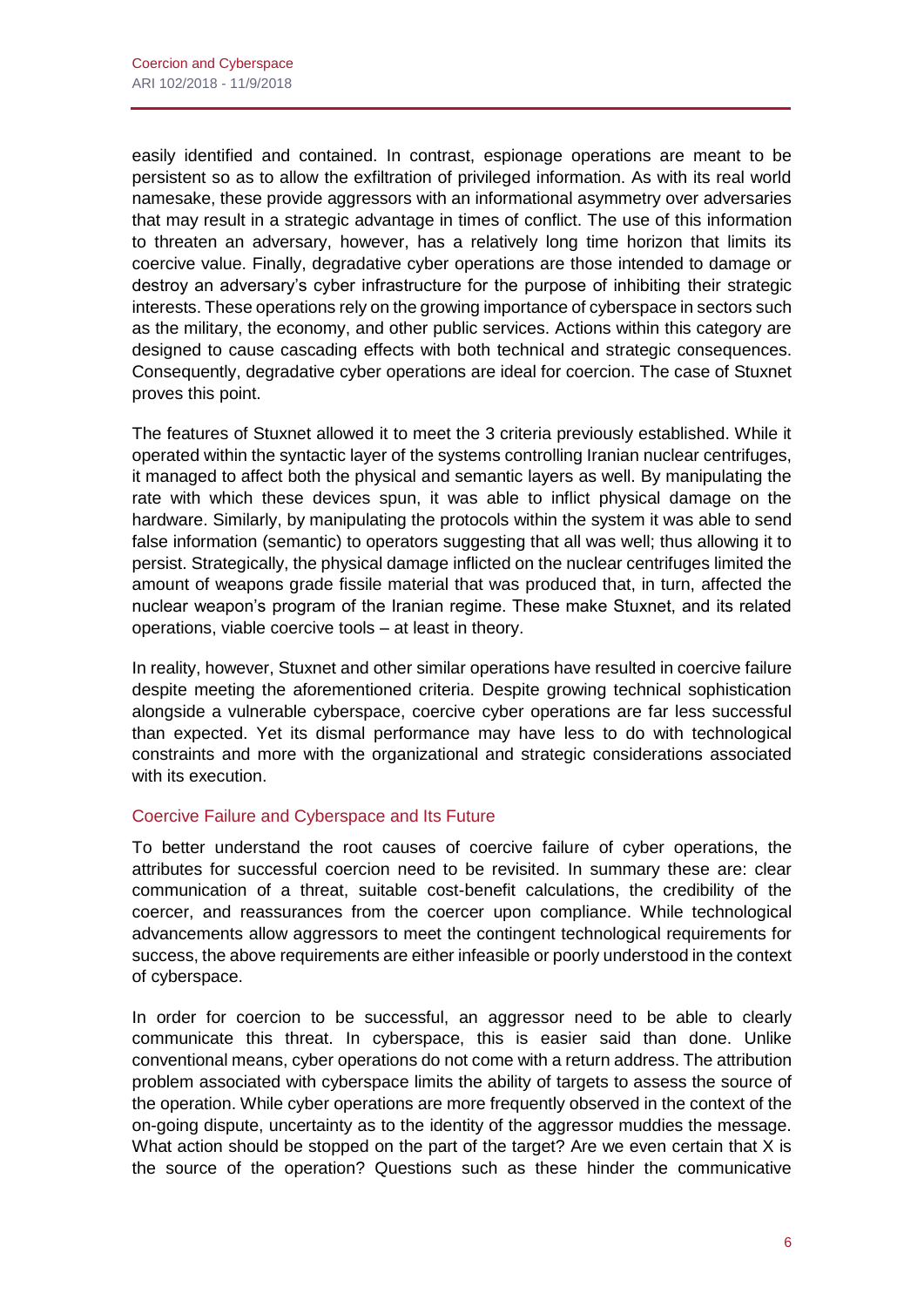exchange between the coercer and the target that, in turn, limit the efficacy of coercion as a whole. And while experience now allows targets to move beyond the question of "who was behind it?" to "what do we do about it?" the consequences of conceding or resisting remains a pressing issue. That is to say, the identity of the coercer does not alleviate other considerations with respect to coercion.

The decision to comply or resist depends on the costs and benefits associated with either course of action. In the context of cyberspace, this decision is predicated on (1) how a target perceives the domain (2) and the larger strategic picture. As previously mentioned, there is no unified definition as to what cyberspace is. Available research suggests that the value of cyberspace is based on existing worldviews.<sup>13</sup> Liberal regimes treat cyberspace as an enabler of economic growth and democratic values. In contrast, illiberal regimes perceive it as threat to their legitimacy. Consequently, the outcome of coercive cyber operations are contingent on the recognition and exploitation of these variations. At one end of the spectrum, cyber operations that threaten the banking sector of a target interested primarily in controlling online content will not generate sufficient cost that results in compliance. On the other end, threatening physical/bodily harm in order to limit freedom of speech in a society that values such would incur significant resistance. Over the past decade, the majority of coercive cyber operations appear to have fallen into either one of these extremes; thus resulting in failure.

Assuming that threats are clearly communicated and aligned correctly, coercers are still required to demonstrate their resolve. In the physical domain this is easily done via clearly worded threats or demonstrations of force. Within cyberspace, demonstrating these capabilities affords targets the opportunity to develop the necessary countermeasures. Although Smeets and Lin (2018) argue that signaling resolve in this manner is unnecessary and that past actions should serve as demonstrations of capability, this is not sufficient for coercers that have just begun to use the domain for this purpose.<sup>14</sup> Apart from burning cyber capabilities through demonstrations, other resources may be imperiled as well. Stuxnet, for instance, required not only advanced engineering skills but also demanded an existing espionage network capable of delivering the malware over an air-gaped network. Its discovery and analysis would have certainly tipped the Iranian regime of the presence of this network.

Finally, the success of coercion hinges on the ability of the coercer to provide guarantees that compliance results in the cessation of threats. While a coercer may indeed decide to stop coercive operations in exchange for compliance, this does not necessarily mean that other non-coercive operations will cease. In light of the growing importance of cyberspace, cyber espionage appears to have become a routine occurrence between states. While the activity is routinely accepted as normal interstate behavior, the tools and techniques required for both espionage and coercion (degradative cyber operations) are quite similar to one another. Consequently, discovery can result in a belief that the

<sup>13</sup> Hare, F. (2010). The Cyber Threat to National Security: Why Can't We Agree? *Conference on Cyber Conflict, Proceedings 2010*, 211-225. Rivera, J. (2015). Achieving Cyberdeterrence and the Ability of Small States to Hold Large States at Risk. *[2015 7th International Conference on Cyber](https://ccdcoe.org/multimedia/5th-international-conference-cyber-conflict-proceedings-2013.html) Conflict - Architectures in [Cyberspace \(Cycon\)](https://ccdcoe.org/multimedia/5th-international-conference-cyber-conflict-proceedings-2013.html)*, 7-24.

<sup>14</sup> Smeets, M., & Lin, H. S. (2018). Offensive cyber capabilities: To what ends? *[2018 10th International](https://ccdcoe.org/sites/default/files/multimedia/pdf/Art%2003%20Offensive%20Cyber%20Capabilities.%20To%20What%20Ends.pdf)  [Conference on Cyber Conflict \(CyCon\)](https://ccdcoe.org/sites/default/files/multimedia/pdf/Art%2003%20Offensive%20Cyber%20Capabilities.%20To%20What%20Ends.pdf)*, 65-71.